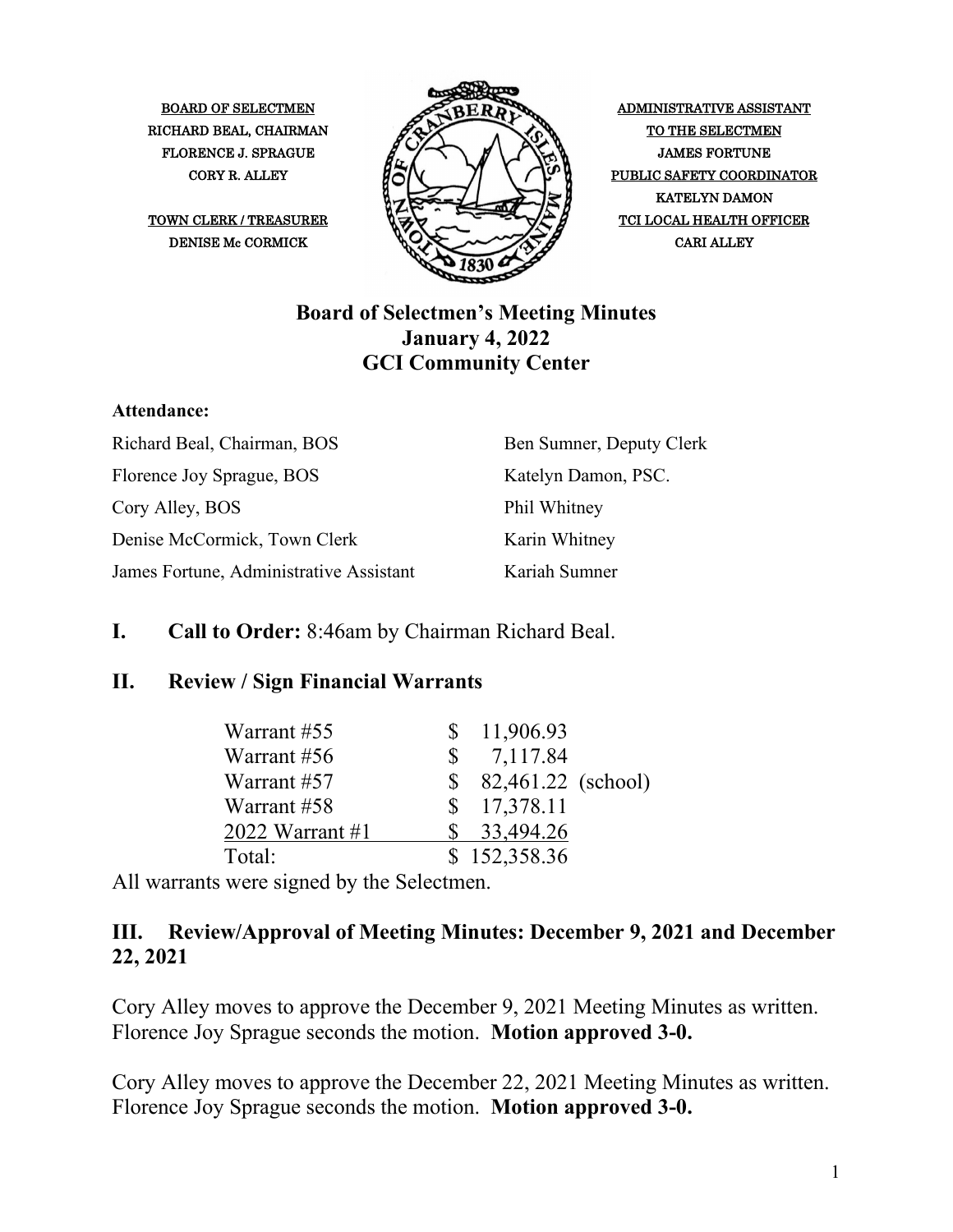## **V. Other Business (taken out of order)**

Richard Beal reports that the Town Attorney has referred the Town to an attorney who specializes in maritime law to consider issues at the Upper Town Dock in Southwest Harbor. General discussion of issues with Southwest Harbor plan to eliminate ferry service docking at its Upper Town Dock. Selectmen agree, without dissent, to task James Fortune to prepare a letter outlining the Selectmen's concerns prior to the January 11 meeting of the Southwest Harbor Selectmen.

# **IV. New Business**

# **A. Audit Engagement Letter: Jim Wadman**

Selectmen agree, without dissent, to have the 2021 audit performed by Jim Wadman. Selectmen review and sign engagement letter.

# **B. TCI Commute Boat Bid**

Selectmen review bid from the Cranberry Cove Ferry to continue the commuter ferry service for a three year period. The bid amounts were \$63,495 for 2022-23, \$66,670 for 2023-24, and \$70,003 for 2024-25. Selectmen agree, without dissent, to present the bid for voter approval at the Annual Town Meeting.

# **C. TCI & Manset Float Contract Bids**

Selectmen review bid from Roy Hadlock to continue servicing the floats at the Town's docks on LCI, GCI, and Sutton Island for three years. The contract amount is \$28,500 annually. Selectmen agree, without dissent, to present the bid for voter approval at the Annual Town Meeting.

# **D. Quote for Junkyard Clean-Up**

Denise McCormick asks if the property owner has agreed to the proposed agreement with the Town for cleanup efforts at Map 28, Lot 16-C-1. She advises that the Town would need guidance on the lien, loan, and warrant article that would be required to enter into an agreement. Richard Beal reports that he received an estimate for the cleanup of \$25,000. General discussion. Richard Beal moves to table the cleanup issue for one year and to instruct the Code Enforcement Officer to suspend further enforcement action on the property during that time. Cory Alley seconds the motion. **Motion approved 3-0.**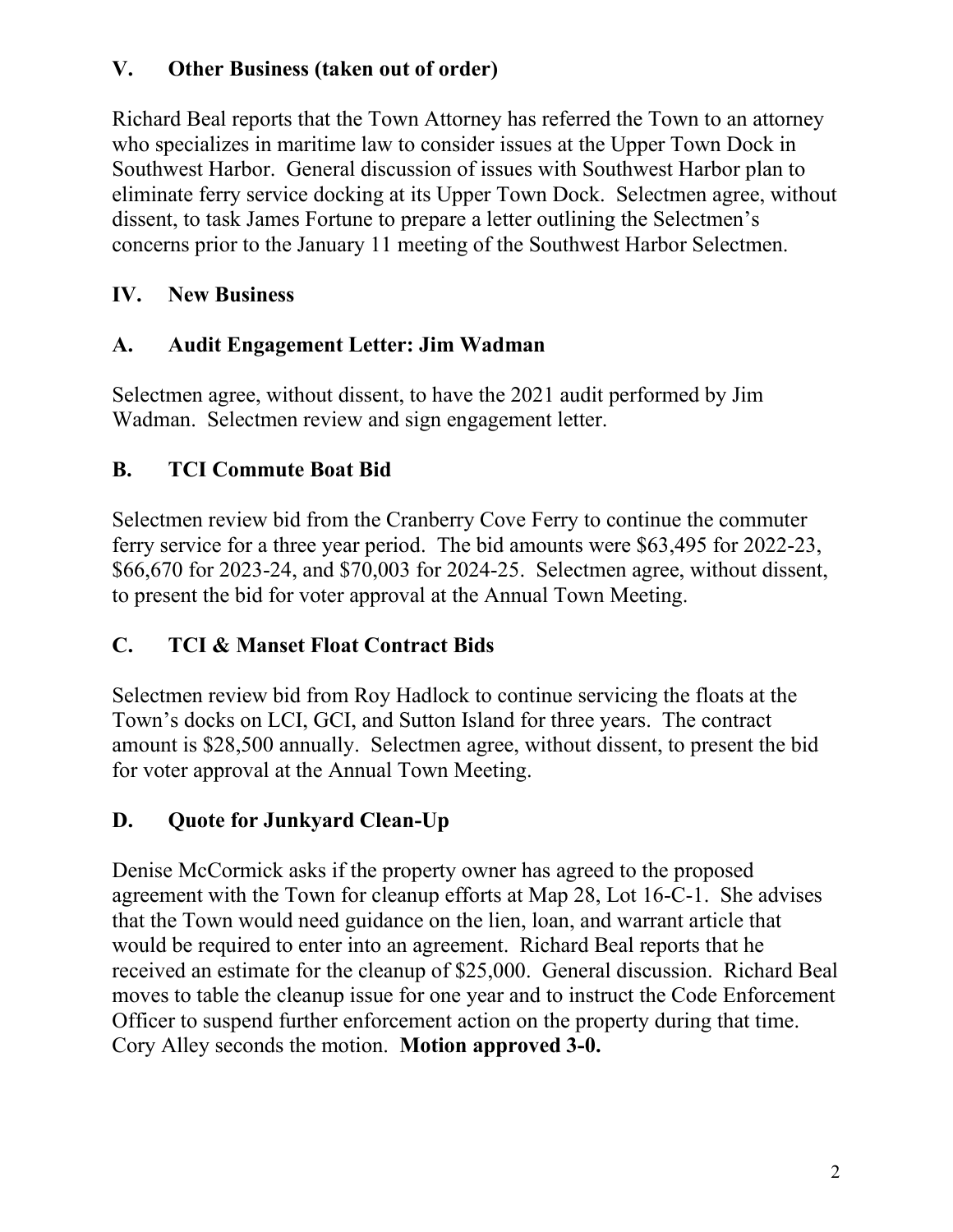## **C. TCI & Manset Float Contract Bids (continued)**

Selectmen review bid from Chalmers to continue servicing the floats at the Town's dock at Manset for three years. The contract amount is \$10,500 annually. Selectmen agree, without dissent, to present the bid for voter approval at the Annual Town Meeting.

## **F. 2022 Town Meeting Warrant (taken out of order)**

Denise McCormick reports on a request for Town to take over management of the Islesford Cemetery Trust. She explains that the Town is a fiscal agent for a number of cemetery trust funds and that the Town is responsible, by state law, for cemeteries that have had no burials within the past fifty years. However, the cemetery in question does not meet this criteria. Richard Beal proposes, without objection, a warrant article-with no allocation of funding-be prepared to determine the voters wishes regarding the issue of long term maintenance of cemeteries. Denise McCormick advises that there are no public cemeteries within the Town. Selectmen agree, without dissent, to decline warrant article concerning the Islesford Cemetery Trust.

Denise McCormick presents a proposed warrant article for the creation of a reserve account for transportation assistance. Katelyn Damon explains the warrant article would allocate \$5,000 towards barging fees for residents who are limited by illness or immobility. General discussion. Florence Joy Sprague proposes, without objection, a letter be prepared by the Selectmen to recognize John W. Goodwin, Inc for its ongoing willingness to provide transportation assistance. Richard Beal moves to accept warrant article as presented. Cory Alley seconds the motion. **Motion approved 3-0.**

James Fortune asks about a warrant article to consider a automatic payment system for Manset guest parking. Selectmen agree, without dissent, to accept a warrant article prepared to that effect.

Florence Joy Sprague proposes that engineering work for the Manset parking area be allocated for the potential need to add parking spaces in the near future. James Fortune recommends adding language to the warrant article proposing design work for a year round dock at Manset to include planning for parking. Selectmen agree, without dissent, to accept a warrant article prepared to that effect.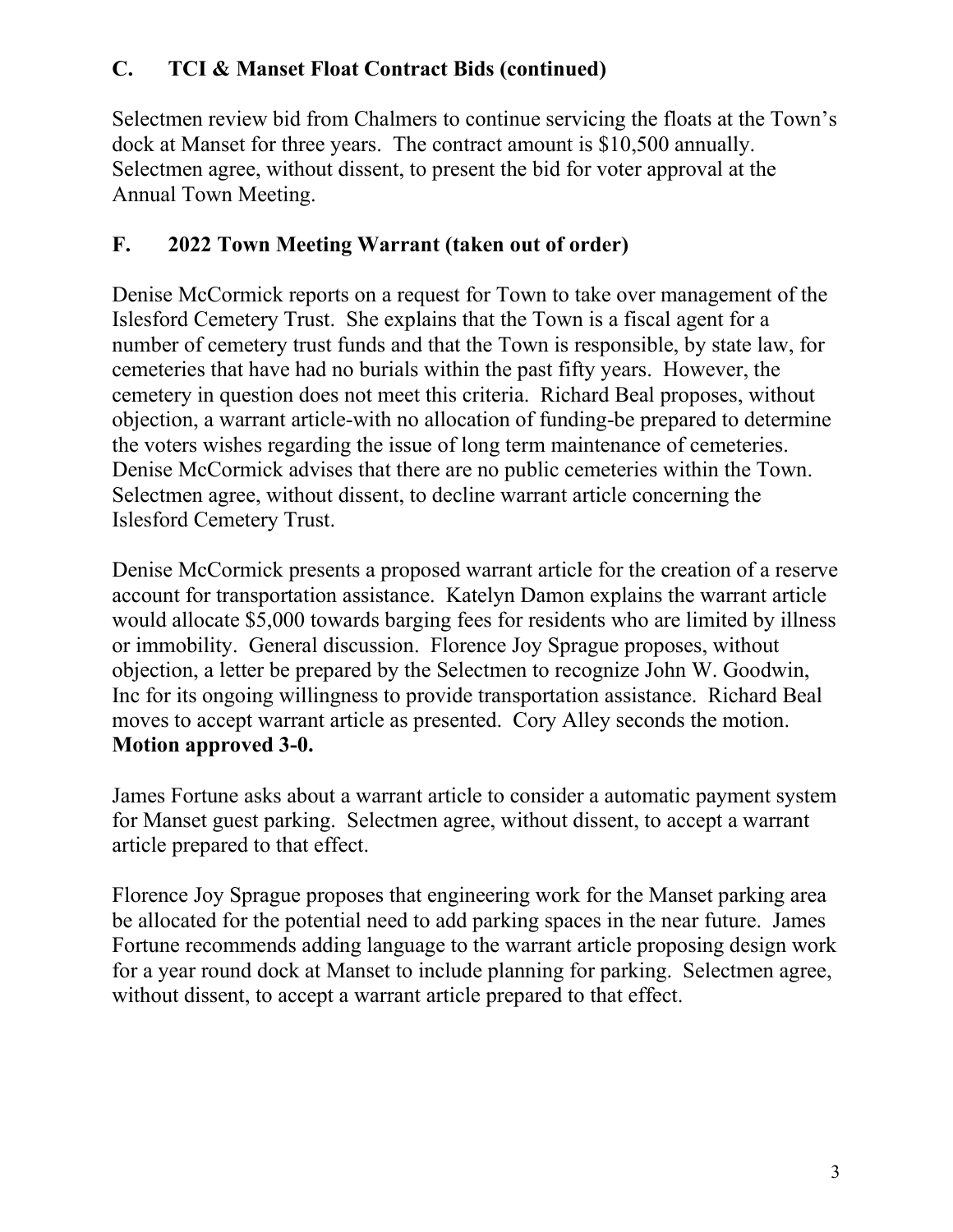James Fortune asks about a warrant article to allocate \$10,000 for the drilling of a well at the Town Office to satisfy an agreement with a neighboring landowner regarding sharing of the well and septic. Selectmen agree, without objection, to accept a warrant article prepared to that effect.

James Fortune asks about a warrant article to unencumber \$25,000 designated for solar panels at the Town Office to be used towards installation of a gas powered generator. Selectmen agree, without objection, to accept a warrant article prepared to that effect.

Denise McCormick presents a warrant article to allocate \$14,583.45 the Town has received From the American Rescue Plan Act (ARPA). General discussion of how to allocate the funds within the parameters of the Act. Selectmen agree, without dissent, to accept a warrant article that allocates the funding toward integrating the broadband infrastructure with the new undersea cable to be placed by Versant Power between GCI & LCI.

# **G. 2022 Draft of Town Report**

Ben Sumner reports that photographs will be presented to the Selectmen for review at the regular February meeting. Denise McCormick advises that state privacy guideline stipulate that dates of birth or death must be omitted from any memorial pages prepared this year.

## **E. 2022 Budget Workshop (continued)**

Katelyn Damon recommends the GCI Cistern be tabled until 2023 due to other budget priorities. Selectmen agree, without dissent, to table the GCI Cistern project for this year's budget.

# **V. Other Business**

Florence Joy Sprague recommends, without objection, that the Town Office septic should be pumped.